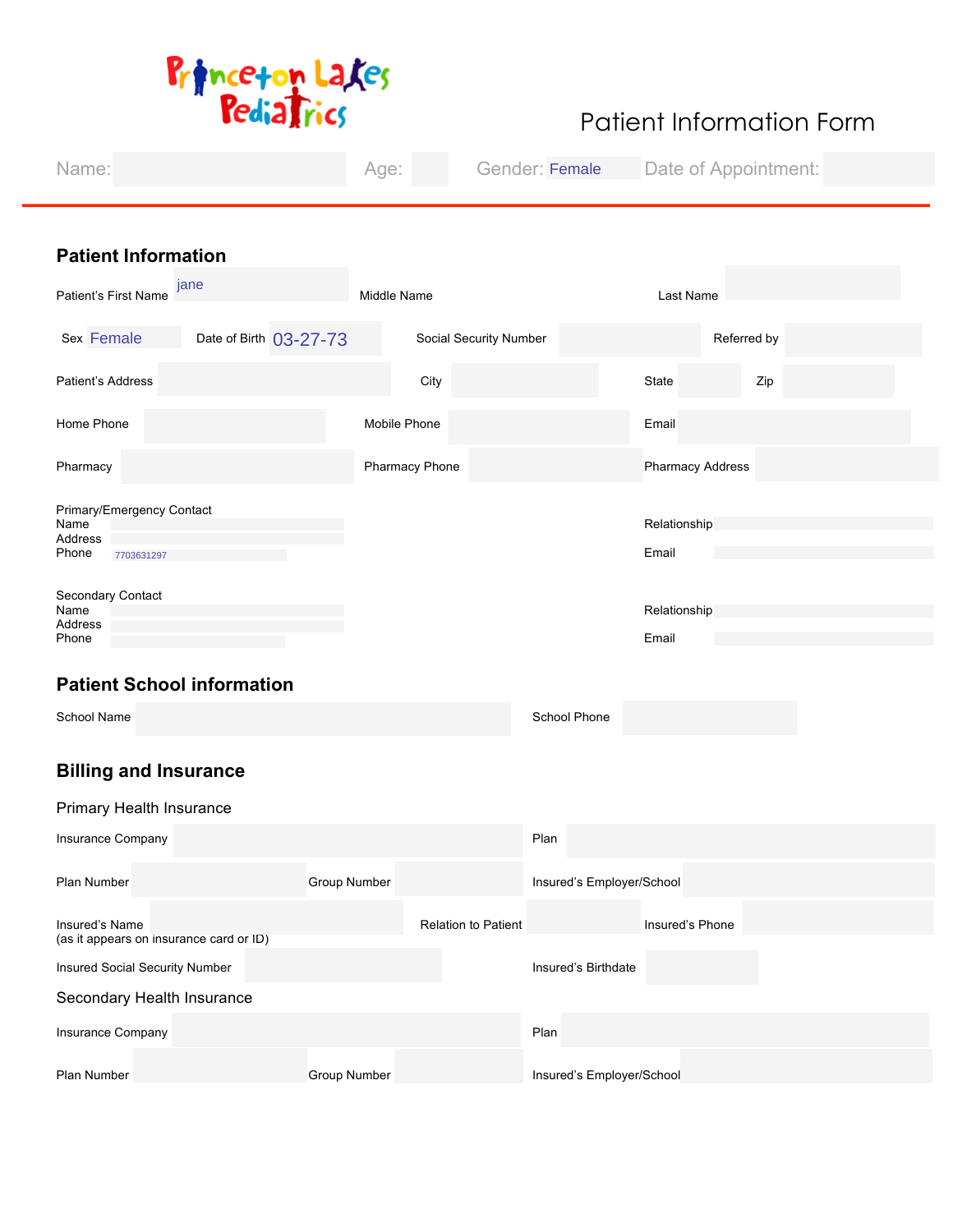

| Name:               |                                                                                             | Age: |                            | Gender: |                            | Date of Appointment:     |
|---------------------|---------------------------------------------------------------------------------------------|------|----------------------------|---------|----------------------------|--------------------------|
|                     |                                                                                             |      |                            |         |                            |                          |
| Insured's Name      | (as it appears on insurance card or ID)                                                     |      | <b>Relation to Patient</b> |         |                            | Insured's Phone          |
|                     | Insured Social Security Number                                                              |      |                            |         | Insured's Birthdate        |                          |
|                     |                                                                                             |      |                            |         |                            |                          |
|                     | <b>Responsible Party</b>                                                                    |      |                            |         |                            |                          |
| Same as             | Same as primar v                                                                            |      |                            |         |                            |                          |
| <b>Billing Name</b> |                                                                                             |      | Phone                      |         | <b>Relation to Patient</b> |                          |
| Address             |                                                                                             |      | City                       |         | State                      | Zip                      |
|                     | <b>Past Medical History</b><br>Has the patient ever had any of the following?               |      |                            |         |                            |                          |
|                     |                                                                                             |      |                            |         |                            |                          |
|                     | ADHD/ADD                                                                                    |      | <b>Diabetes</b>            |         |                            | Pneumonia                |
|                     | Allergies<br>Asthma                                                                         |      | Ear Infections<br>Eczema   |         |                            | Seizures<br>Strep Throat |
|                     | Autism Spectrum                                                                             |      | <b>Frequent Colds</b>      |         |                            | Tonsillitis              |
|                     | Chicken Pox                                                                                 |      | <b>Heart Murmur</b>        |         |                            | Other:                   |
|                     |                                                                                             |      |                            |         |                            |                          |
|                     | <b>Hospitalizations &amp; Surgeries</b>                                                     |      |                            |         |                            |                          |
| Reason              |                                                                                             |      |                            |         | Date                       |                          |
|                     |                                                                                             |      |                            |         |                            |                          |
| Reason              |                                                                                             |      |                            |         | Date                       |                          |
|                     |                                                                                             |      |                            |         |                            |                          |
| <b>Medications</b>  | What medications is the patient currently taking? (Include vitamins, minerals, supplements) |      |                            |         |                            |                          |
| Name                |                                                                                             |      | Dosage                     |         | Frequency                  |                          |
| Name                |                                                                                             |      | Dosage                     |         | Frequency                  |                          |
| Name                |                                                                                             |      | Dosage                     |         | Frequency                  |                          |
| Name                |                                                                                             |      | Dosage                     |         | Frequency                  |                          |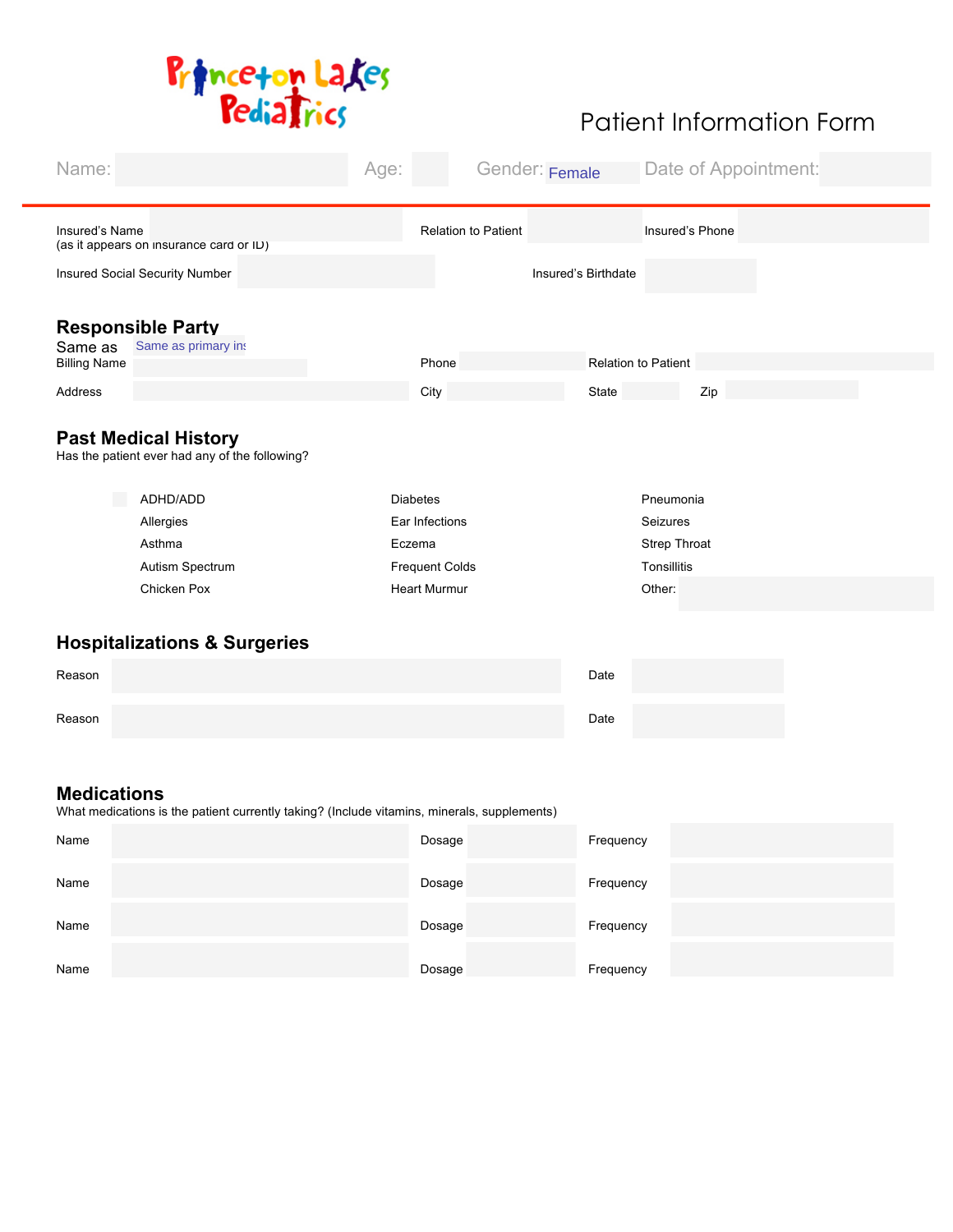

| Name:                                                                                                                                  | Age:                                                                       | Gender:                                                                | Date of Appointment:                                              |  |
|----------------------------------------------------------------------------------------------------------------------------------------|----------------------------------------------------------------------------|------------------------------------------------------------------------|-------------------------------------------------------------------|--|
| <b>Allergies</b><br>Is the patient allergic to any of the following?<br>Medical:<br>Adhesive Tape<br>Anesthetics<br>Aspirin<br>Codeine | Latex<br>Penicillin                                                        | Iodine (including contrast dye)<br>NSAIDs (ibuprofen, Naprosyn, Advil) | Seizure Medicines<br>Sulfa                                        |  |
| Food and Environment Allergies:<br><b>Bee Stings</b><br>$\blacksquare$<br>Cats<br>Dogs<br>Dairy<br>Dust<br>Details / Reactions:        | $\Box$ Eggs<br>Grass Pollen<br><b>Nuts</b><br>Shellfish<br>$\sqsupset$ Soy |                                                                        | <b>Tree Pollen</b><br>Weed Pollen<br>Wheat<br>Other insect stings |  |
|                                                                                                                                        |                                                                            |                                                                        |                                                                   |  |
| <b>Family Health Habits</b><br>How often does the patient use a seatbelt or carseat?                                                   | <b>Sometimes</b>                                                           | $\Box$                                                                 |                                                                   |  |
|                                                                                                                                        |                                                                            |                                                                        |                                                                   |  |
| Does the patient ride a bicycle, ski, or ride horses?                                                                                  | $No \t I$                                                                  |                                                                        |                                                                   |  |
| If yes, how often does he/she use a helmet?                                                                                            | <b>Daily</b>                                                               | $\blacktriangleright$                                                  |                                                                   |  |
| Is the patient exposed to second hand smoke?                                                                                           | $\Box$<br><b>No</b>                                                        |                                                                        |                                                                   |  |
| Does anyone in the household have a drinking or drug problem? $N_0$<br>(including prescription drug abuse)                             |                                                                            |                                                                        |                                                                   |  |

How many cans of soda and caffeinated drinks like coffee or Red Bull does the patient consume each day?

How much physical activity does the patient get each week? 3-4 Time

Child's current grade level at school: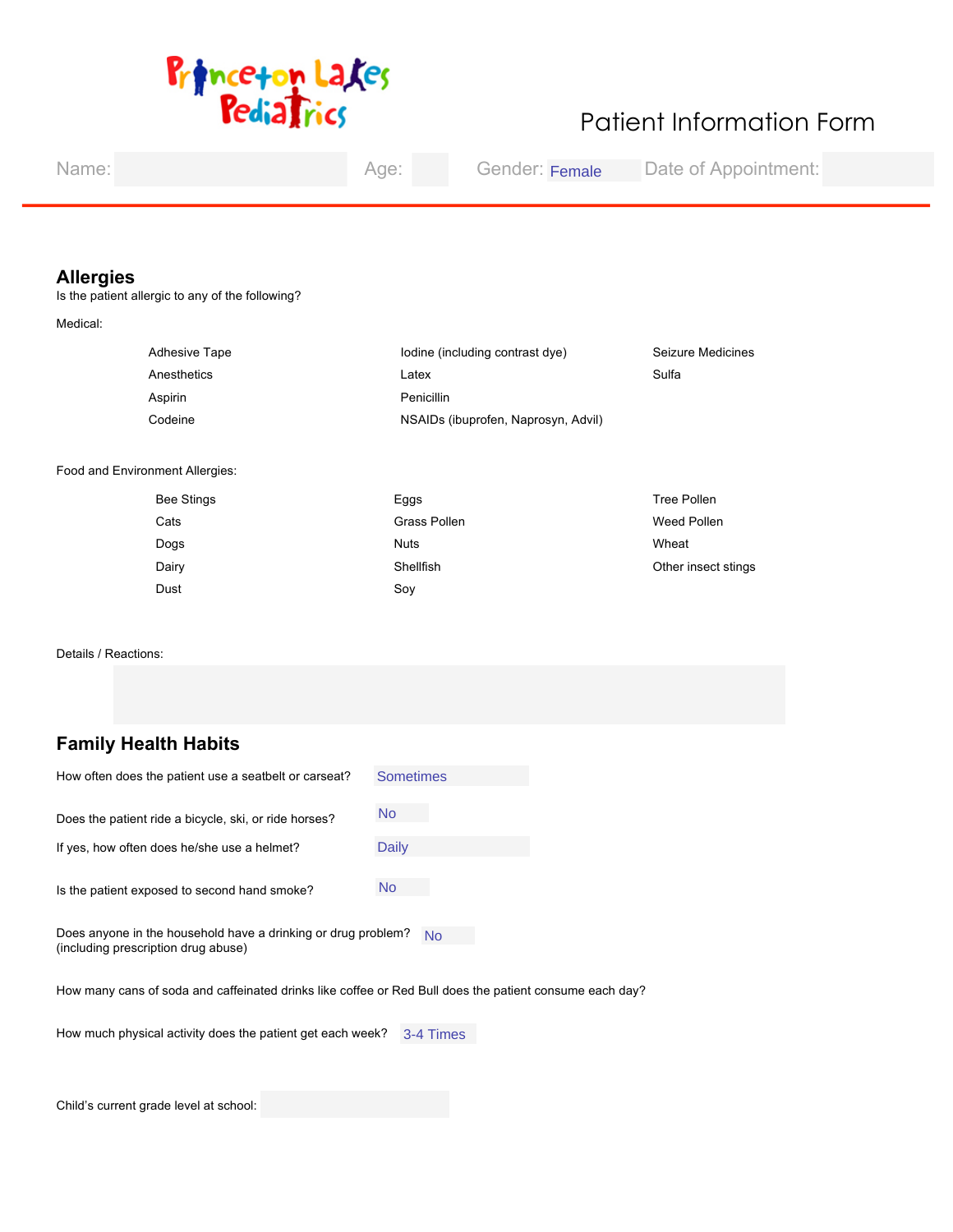

| Name:                 |             | Age: | Gender: | Date of Appointment: |
|-----------------------|-------------|------|---------|----------------------|
|                       |             |      |         |                      |
| Any failed grades?    | $No \t I$   |      |         |                      |
| Problems in school?   | $No$ $\Box$ |      |         |                      |
| If yes, problems are: |             |      |         |                      |

### **Family Medical History**

Has anyone in the patient's family (mother, father, siblings, grandparents, cousins) been diagnosed or treated for:

|                                      | Relative      |                       |
|--------------------------------------|---------------|-----------------------|
| Allergies                            | <b>Mother</b> | ⊡                     |
| <b>Blindness</b>                     | <b>Mother</b> | $\blacksquare$        |
| Cancer                               | <b>Mother</b> | $\blacksquare$        |
| Deafness/Hearing Problem             | <b>Mother</b> | $\blacksquare$        |
| <b>Diabetes</b>                      | <b>Mother</b> | $\blacksquare$        |
| <b>Heart Problems</b>                | <b>Mother</b> | $\blacksquare$        |
| Hepatitis B or C                     | <b>Mother</b> | $\blacksquare$        |
| <b>High Blood Pressure</b>           | <b>Mother</b> | $\blacksquare$        |
| <b>HIV/AIDS</b>                      | <b>Mother</b> | $\blacksquare$        |
| Learning Problem                     | <b>Mother</b> | $\blacksquare$        |
| Mental Illness (depression, anxiety) | <b>Mother</b> | $\blacksquare$        |
| <b>Migraines</b>                     | <b>Mother</b> | $\blacksquare$        |
| Obesity                              | <b>Mother</b> | $\blacksquare$        |
| Rheumatologic Disease                | <b>Mother</b> | $\blacksquare$        |
| Seizures                             | <b>Mother</b> | $\blacktriangleright$ |
| Tuberculosis                         | <b>Mother</b> | $\blacksquare$        |
| Other:                               | <b>Mother</b> | $\blacktriangledown$  |

### **Review of Symptoms**

Does the patient have any of the following:

| Acne               | Constipation | <b>Frequent Urination</b> | Nightmares            |
|--------------------|--------------|---------------------------|-----------------------|
| Anemia             | $\Box$ Cough | Hair Loss                 | Nose Bleeds           |
| Anxiety            | Depression   | <b>Hearing Loss</b>       | <b>Sleep Problems</b> |
| <b>Bed Wetting</b> | Diarrhea     | <b>High Fever</b>         | <b>Stomach Aches</b>  |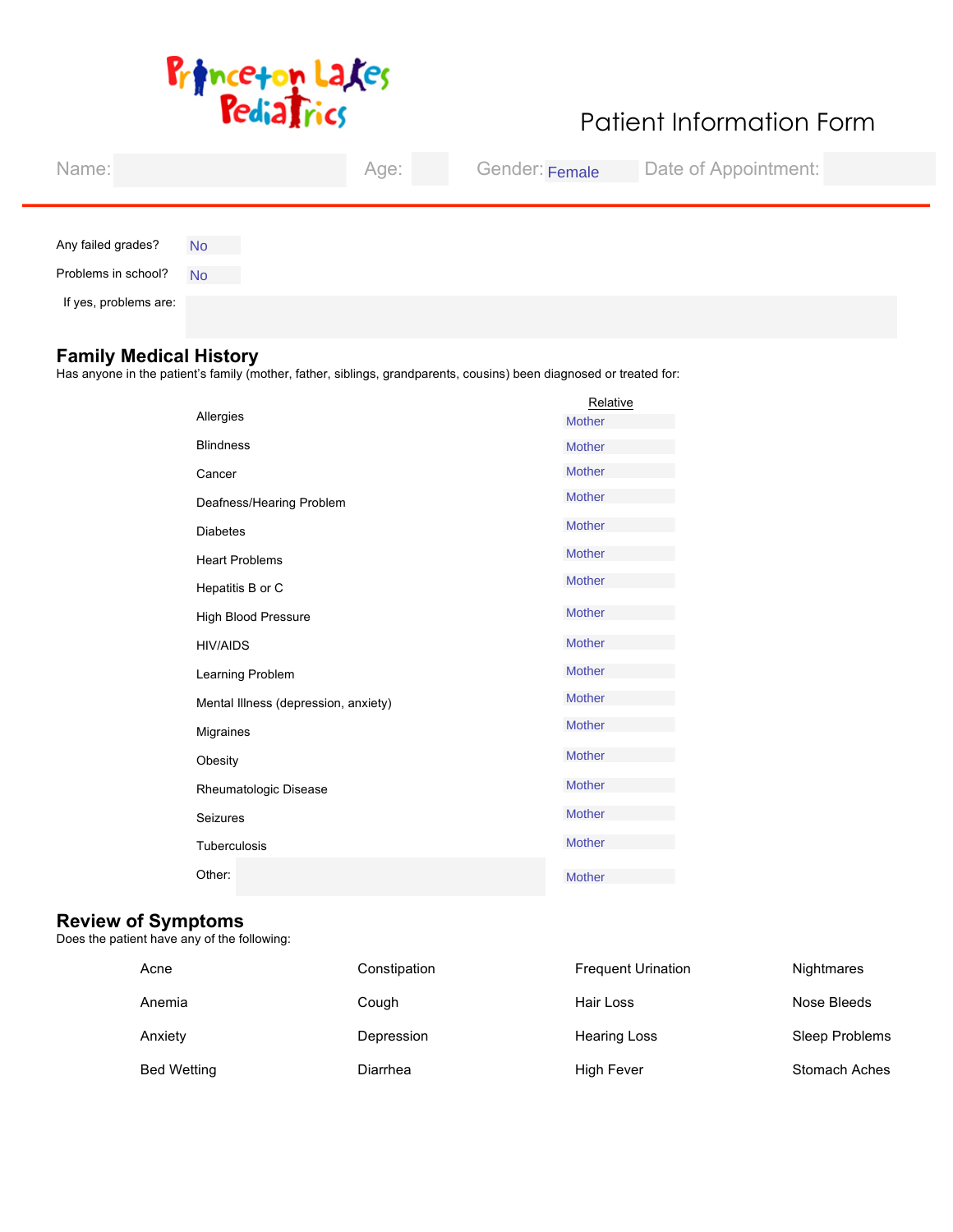

| Name:                    | Gender:<br>Age:                       | Date of Appointment: |                                      |
|--------------------------|---------------------------------------|----------------------|--------------------------------------|
|                          |                                       |                      |                                      |
| <b>Bleeding Gums</b>     | <b>Dizziness</b>                      | <b>Hives</b>         | Suicide Attempts                     |
| <b>Bleeding Tendency</b> | Easy Bruising                         | Jaundice             | <b>Vision Problems</b>               |
| <b>Bloody Urine</b>      | Eczema<br>$\mathbf{I}$                | Joint Pains          | <b>Unusual Fears</b><br>$\mathbf{I}$ |
| Body/Breath Odor         | <b>Excessive Crying</b>               | Low Appetite         | Vomiting Spells                      |
| <b>Burning Urine</b>     | <b>Fatigue</b>                        | Nervous              | Wheezing                             |
| Chronic Rash             | <b>Frequent Colds</b><br>$\mathbf{I}$ | <b>Night Sweats</b>  |                                      |
|                          |                                       |                      |                                      |

### **Diet**

Please describe the patient's typical daily diet:

### **Immunizations**

Please check and date all immunizations the patient has had:

|                           | Month & Year |                 | Month & Year |
|---------------------------|--------------|-----------------|--------------|
| Chicken Pox               |              | Meningitis      |              |
| Diptheria                 |              | MMR (Measles,   |              |
|                           |              | Mumps, Rubella) |              |
| Hepatitis A               |              | Pneumonia       |              |
| Hepatitis B (series of 3) |              | Polio           |              |
| <b>HPV Vaccine</b>        |              | Tetanus         |              |
| Influenza (Flu Shot)      |              |                 |              |
|                           |              |                 |              |

## **For Teenagers to Complete**